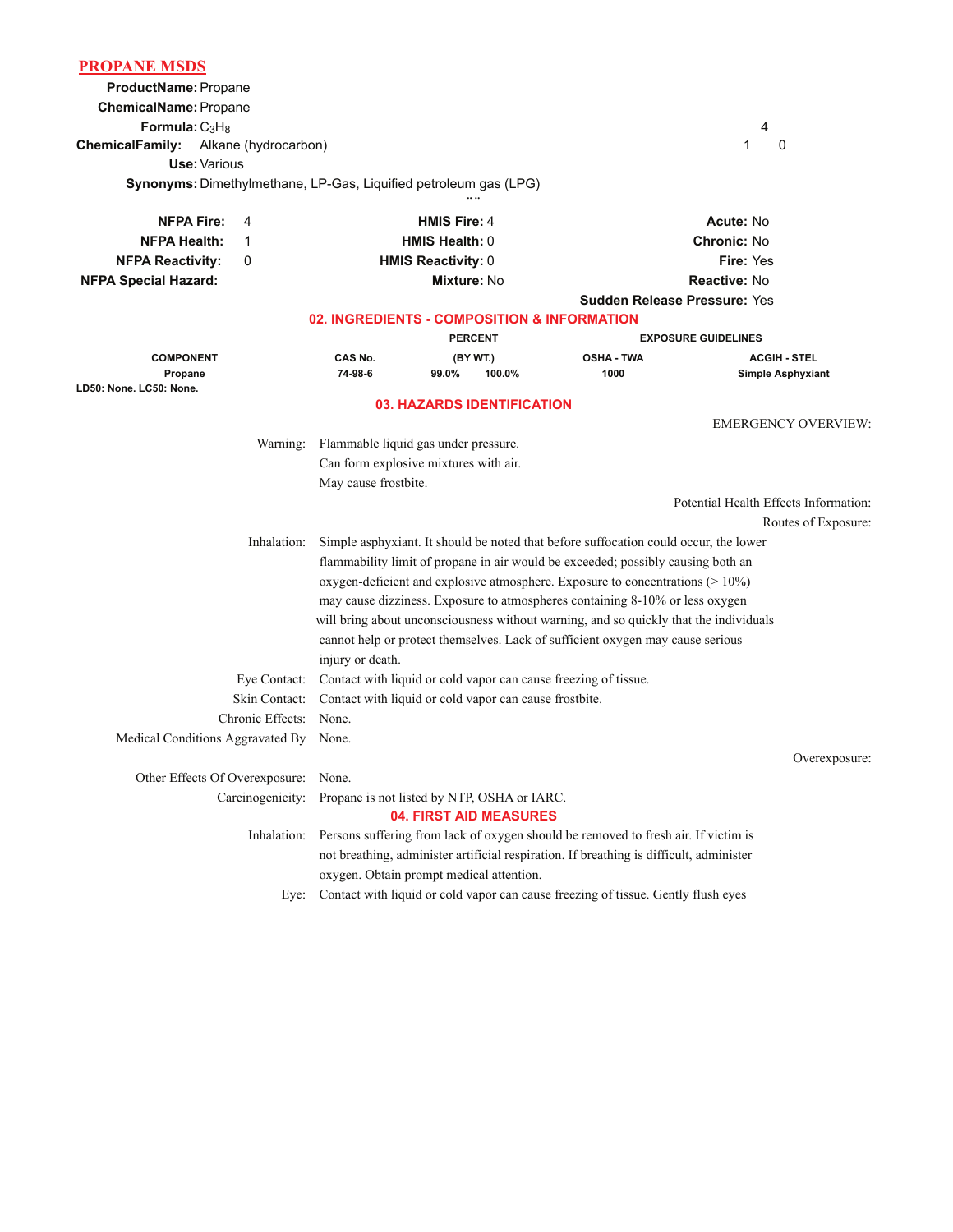|                                                   | with lukewarm water. Obtain medical attention immediately.                                                                                                      |  |  |  |
|---------------------------------------------------|-----------------------------------------------------------------------------------------------------------------------------------------------------------------|--|--|--|
| Skin:                                             | Contact with liquid or cold vapor can cause frostbite. Immediately warm affected                                                                                |  |  |  |
|                                                   | area with lukewarm water not to exceed $105^{\circ}F(40^{\circ}C)$ .                                                                                            |  |  |  |
| Ingestion:                                        | None.                                                                                                                                                           |  |  |  |
| Notes To Physician:                               | None.                                                                                                                                                           |  |  |  |
|                                                   | <b>05. FIRE FIGHTING MEASURES</b>                                                                                                                               |  |  |  |
| Flash Point:                                      | $-156F(-104C)$                                                                                                                                                  |  |  |  |
| Autoignition:<br>Flammable Limits - Lower:        | 842F (432C)<br>$2.2\%$                                                                                                                                          |  |  |  |
|                                                   | 9.5%                                                                                                                                                            |  |  |  |
| Flammable Limits - Upper:<br>Extinguishing Media: | CO2, dry chemical, water spray or fog for surrounding area. Do not extinguish until                                                                             |  |  |  |
|                                                   | propane source is shut off.                                                                                                                                     |  |  |  |
| Fire Fighting Instructions:                       | Evacuate all personnel from danger area. Immediately cool container with water                                                                                  |  |  |  |
|                                                   | spray from maximum distance, taking care not to extinguish flames. If flames are                                                                                |  |  |  |
|                                                   | accidentally extinguished, explosive re-ignition may occur. Stop flow of gas if                                                                                 |  |  |  |
|                                                   | without risk while continuing cooling water spray.                                                                                                              |  |  |  |
| Fire And Explosion Hazards:                       | Propane is easily ignited. It is heavier than air, therefore, it may collect in low areas                                                                       |  |  |  |
|                                                   | or travel along the ground where an ignition source may be present. Pressure in a                                                                               |  |  |  |
|                                                   | container can build up due to heat, and it may rupture if pressure relief devices                                                                               |  |  |  |
|                                                   | should fail to function.                                                                                                                                        |  |  |  |
| Hazardous Combustion Products:                    | None known.                                                                                                                                                     |  |  |  |
| Sensitivity To Static Discharge:                  | Possible, container should be grounded.                                                                                                                         |  |  |  |
| Sensitivity To Mechanical Impact:                 | None.                                                                                                                                                           |  |  |  |
|                                                   | <b>06. ACCIDENTAL RELEASE MEASURES</b>                                                                                                                          |  |  |  |
| Evacuate:                                         | Evacuate the immediate area. Eliminate any possible sources of ignition, and                                                                                    |  |  |  |
|                                                   | provide maximum explosion-proof ventilation. Shut off source of propane, if                                                                                     |  |  |  |
|                                                   | possible. If leaking from cylinder, or valve, contact your supplier. Never enter a                                                                              |  |  |  |
|                                                   | confined space or other area where the concentration is greater than 10% of the                                                                                 |  |  |  |
|                                                   | lower flammable limit which is 0.22%.                                                                                                                           |  |  |  |
|                                                   | 07. HANDLING AND STORAGE                                                                                                                                        |  |  |  |
| Storage:                                          | Specific requirements are listed in NFPA 58. Cylinder storage locations should be                                                                               |  |  |  |
|                                                   | well-protected, well-ventilated, dry, and separated from combustible materials.                                                                                 |  |  |  |
|                                                   | Cylinders should never knowingly be allowed to reach a temperature exceeding<br>125°F (52°C). Cylinders of propane should be separated from oxygen cylinders or |  |  |  |
|                                                   | other oxidizers by a minimum distance of 20 ft., or by a barrier of non-combustible                                                                             |  |  |  |
|                                                   | material at least 5 ft. high having a fire resistance rating of at least 1/2 hour. Full and                                                                     |  |  |  |
|                                                   | empty cylinders should be segregated. Use a first-in, first-out inventory system to                                                                             |  |  |  |
|                                                   | prevent full containers from being stored for long periods of time.                                                                                             |  |  |  |
|                                                   |                                                                                                                                                                 |  |  |  |
|                                                   | Cylinders should be stored upright with valve protection cap in place and firmly                                                                                |  |  |  |
|                                                   | secured to prevent falling or being knocked over. Protect cylinders from physical                                                                               |  |  |  |
|                                                   | damage; do not drag, roll, slide or drop. Use a suitable hand truck for cylinder                                                                                |  |  |  |
|                                                   | movement. Post "No Smoking or Open Flames" signs in the storage areas. There                                                                                    |  |  |  |
|                                                   | should be no sources of ignition. All electrical equipment should be explosion proof                                                                            |  |  |  |
|                                                   | in the storage and use areas. Storage areas must meet national electric codes for                                                                               |  |  |  |
|                                                   | class 1 hazardous areas.                                                                                                                                        |  |  |  |
| Handling:                                         | Propane is heavier than air and may collect in low areas that are without proper                                                                                |  |  |  |
|                                                   | ventilation. Leak check system with leak detection solution, never with flame. If                                                                               |  |  |  |
|                                                   | user experiences difficulty operating cylinder valve, discontinue use and contact                                                                               |  |  |  |
|                                                   | supplier. Never insert an object (e.g., wrench, screwdriver, pry bar, etc.) into valve                                                                          |  |  |  |
|                                                   | cap openings. Doing so may damage valve, causing a leak to occur. Use an                                                                                        |  |  |  |
|                                                   | adjustable strap wrench to remove over-tight or rusted caps. Non-sparking tools                                                                                 |  |  |  |
|                                                   | should be used. Never strike an arc on a compressed gas cylinder or make a                                                                                      |  |  |  |
|                                                   | cylinder a part of an electrical circuit. Electrically bond and ground cylinder when                                                                            |  |  |  |
|                                                   | transferring liquid product. For additional precautions in using propane see Section                                                                            |  |  |  |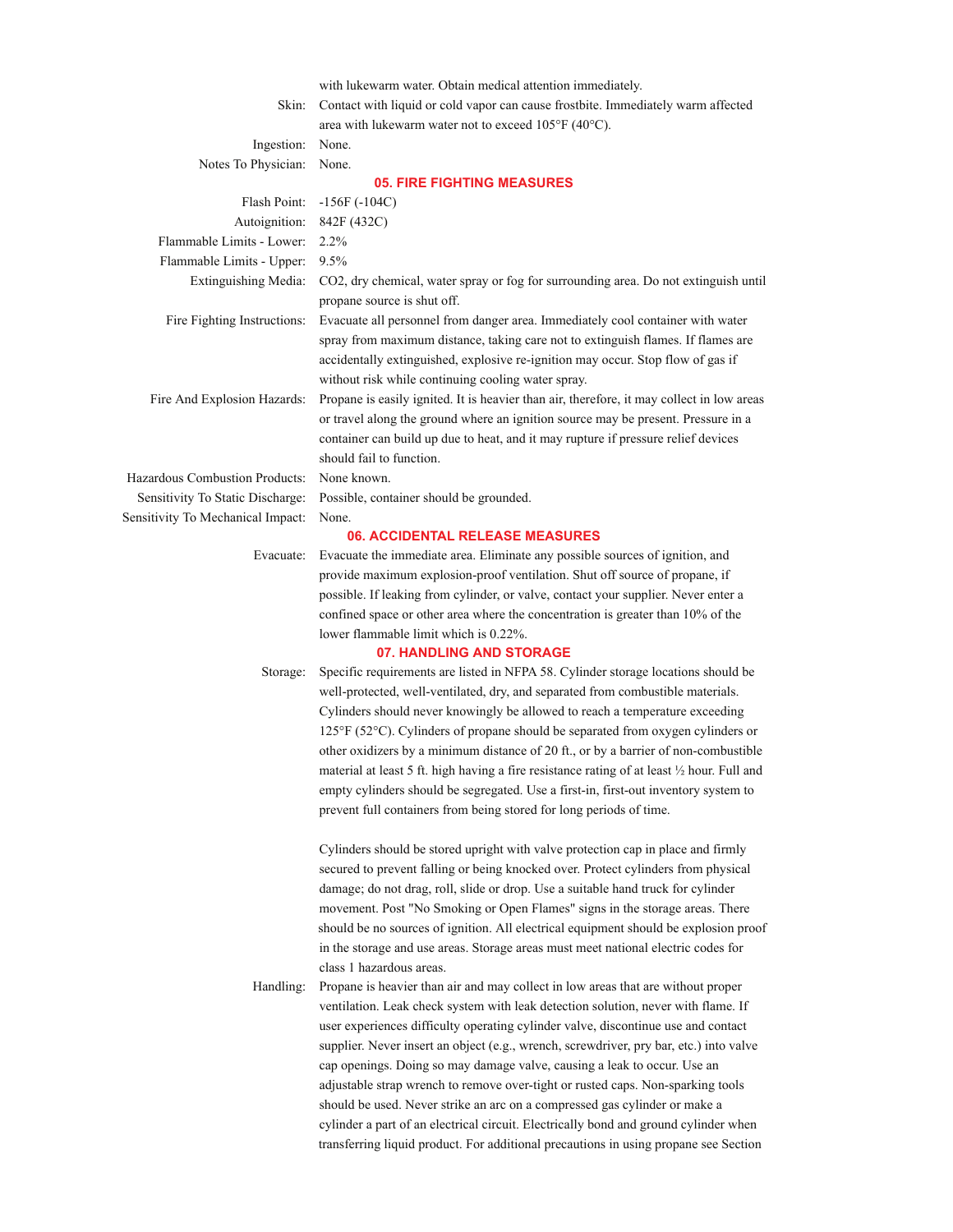|                                                                  | 16 - Other Information.                                                                                        |
|------------------------------------------------------------------|----------------------------------------------------------------------------------------------------------------|
|                                                                  | 08. EXPOSURE CONTROLS - PERSONAL PROTECTION                                                                    |
| Ventilation:                                                     | <b>Engineering Controls:</b><br>Natural or mechanical to prevent accumulation in worker's breathing zone above |
|                                                                  | exposure limits. (See Section 2).                                                                              |
|                                                                  | Personal Protective Equipment (PPE):                                                                           |
| Clothing:                                                        | Cotton Clothing is recommended for use to prevent static electric buildup.                                     |
| Glasses:                                                         | Safety glasses are recommended when handling cylinders.                                                        |
| Shoes:                                                           | Safety shoes are recommended when handling cylinders.                                                          |
| Gloves:                                                          | Work gloves are recommended when handling cylinders.                                                           |
| Respirator:                                                      | None required in general use.                                                                                  |
| Emergency Use:                                                   | Self-contained breathing apparatus (SCBA) or positive pressure airline with mask                               |
|                                                                  | are to be used in oxygen-deficient atmosphere. Respirators will not function.                                  |
|                                                                  | Before entering area, you must check for flammable and oxygen deficient                                        |
|                                                                  | atmospheres.                                                                                                   |
|                                                                  | 09. PHYSICAL AND CHEMICAL PROPERTIES                                                                           |
| Physical State:                                                  | Gas                                                                                                            |
| Color:                                                           | Colorless                                                                                                      |
|                                                                  | Odor: Unodorized propane has a slightly sweet odor. If an odorant has been added it will                       |
|                                                                  | have a strong unpleasant odor.                                                                                 |
| Molecular Weight:                                                | 44.097                                                                                                         |
| <b>Boiling Point:</b>                                            | -43.67°F ( $-42.04$ °C) $\omega$ 1 atm                                                                         |
|                                                                  | Specific Gravity: 1.5223 At 70°F (21.1°C) @ 1 atm, Air = 1                                                     |
|                                                                  | Freezing/Melting Point: -305.84F (-187.69C) at 1 atm                                                           |
|                                                                  | Vapor Pressure: 109.73 psig, (756.56 kPa) at 70°F (21.2°)                                                      |
|                                                                  | Vapor Density: 0.110 lb./cu ft (1.1.77kg/CuM), At 70°F (21.1°C) @ 1 atm                                        |
|                                                                  | Water Solubility: .065 Vol./Vol. At $100^{\circ}$ F (37.8°C)                                                   |
|                                                                  | Expansion Ratio: 1 to 290 at 70 $\mathrm{^{\circ}F}$ (21.1 $\mathrm{^{\circ}C}$ )                              |
|                                                                  | pH: Not applicable                                                                                             |
| Odor Threshold: 1800 mg/CuM                                      |                                                                                                                |
|                                                                  | Evaporation Rate: Not Applicable - Gas                                                                         |
| Coefficient Of Water/Oil Distribution: Information not available |                                                                                                                |
|                                                                  | <b>10. STABILITY AND REACTIVITY</b>                                                                            |
| Chemical Stability: Stable                                       |                                                                                                                |
| Conditions To Avoid: None.                                       |                                                                                                                |
| Incompatibility With Other Materials: Oxidizing agents.          |                                                                                                                |
| Hazardous Decomposition Products: None.                          |                                                                                                                |
| Hazardous Polymerization:                                        | Will not occur                                                                                                 |
|                                                                  | <b>11. TOXICOLOGICAL INFORMATION</b>                                                                           |
| Other Studies Relevant To Material:                              | Propane is nontoxic and is a simple asphyxiant, however it does have slight                                    |
|                                                                  | anesthetic properties and higher concentrations may cause dizziness.                                           |
| Irritancy Of Material:                                           | None.                                                                                                          |
| Reproductive Effects:                                            | None.                                                                                                          |
| Teratogenicity:                                                  | None.                                                                                                          |
| Synergistic Materials:                                           | None.                                                                                                          |
| Sensitization To Material:                                       | None.                                                                                                          |
| Mutagenicity: None.                                              |                                                                                                                |
|                                                                  | <b>12. ECOLOGICAL INFORMATION</b>                                                                              |
|                                                                  | ECOTOXICITY: No adverse ecological effects are expected. Propane does not contain any Class I                  |
|                                                                  | or Class II Ozone depleting chemicals $(40 \text{ CFR Part } 82)$ . Propane is not listed as a                 |

or Class II Ozone depleting chemicals (40 CFR Part 82). Propane is not listed as a marine pollutant by DOT (49 CFR Part 171). **13. DISPOSAL CONSIDERATIONS**

Waste Disposal Method: Do not attempt to dispose of residual or unused quantities. Return cylinder to supplier. Residual product within process system may be burned at a controlled rate, if a